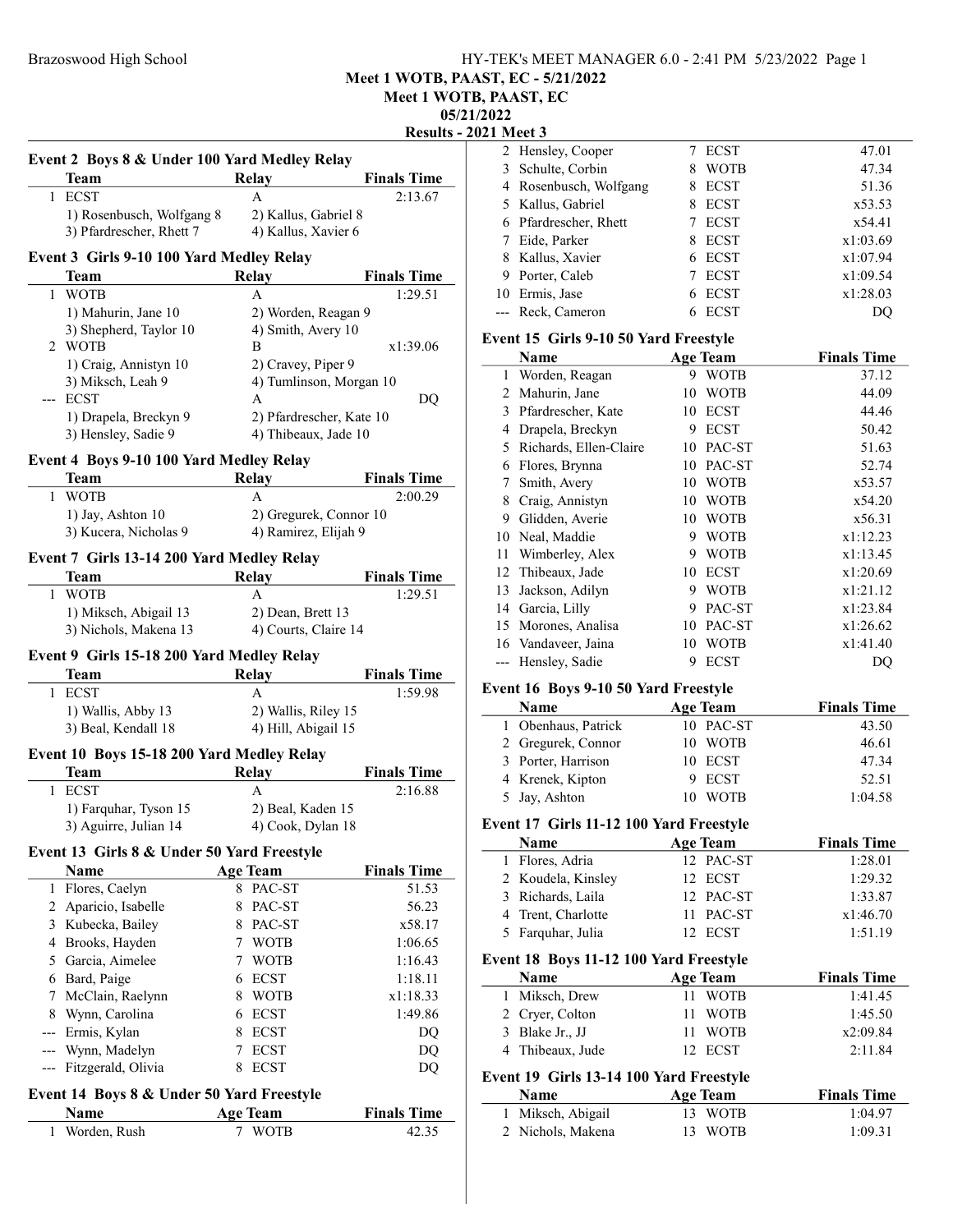#### Brazoswood High School High School HY-TEK's MEET MANAGER 6.0 - 2:41 PM 5/23/2022 Page 2

Meet 1 WOTB, PAAST, EC - 5/21/2022

Meet 1 WOTB, PAAST, EC

05/21/2022

Results - 2021 Meet 3

| .                    |        |        |
|----------------------|--------|--------|
| 8 Porter, Caleb      | 7 ECST | x35.80 |
| 9 Rosenbusch, Konrad | 7 ECST | x36.33 |
| --- Eide, Parker     | 8 ECST | DO     |

## Event 29 Girls 9-10 25 Yard Backstroke

|    | <b>Name</b>          |    | Age Team    | <b>Finals Time</b> |
|----|----------------------|----|-------------|--------------------|
|    | Shepherd, Taylor     | 10 | <b>WOTB</b> | 21.79              |
|    | 2 Tumlinson, Morgan  | 10 | <b>WOTB</b> | 22.26              |
|    | 3 Pfardrescher, Kate | 10 | <b>ECST</b> | 22.76              |
| 4  | Drapela, Breckyn     | 9  | <b>ECST</b> | 23.56              |
|    | 5 Miksch, Leah       | 9  | <b>WOTB</b> | x24.39             |
| 6  | Flores, Brynna       | 10 | PAC-ST      | 25.79              |
|    | Hensley, Sadie       | 9  | <b>ECST</b> | x26.44             |
| 8  | Cravey, Piper        | 9  | <b>WOTB</b> | x27.70             |
| 9  | Raley, July          | 9  | <b>WOTB</b> | x29.19             |
|    | 10 Craig, Annistyn   | 10 | <b>WOTB</b> | x29.61             |
| 11 | Thibeaux, Jade       | 10 | <b>ECST</b> | x36.56             |
|    | 12 Garcia, Lilly     |    | PAC-ST      | 38.18              |

## Event 30 Boys 9-10 25 Yard Backstroke

| <b>Name</b>         | <b>Age Team</b> | <b>Finals Time</b> |
|---------------------|-----------------|--------------------|
| 1 Porter, Harrison  | 10 ECST         | 25.51              |
| 2 Obenhaus, Patrick | 10 PAC-ST       | 25.62              |
| 3 Krenek, Kipton    | 9 ECST          | 27.31              |
| 4 Barajas, Pax      | 9 ECST          | x44.33             |

## Event 31 Girls 11-12 50 Yard Backstroke

|   | Name                  |    | Age Team    | <b>Finals Time</b> |
|---|-----------------------|----|-------------|--------------------|
|   | 1 Obenhaus, Audrey    |    | 12 PAC-ST   | 42.17              |
|   | 2 Flores, Adria       |    | 12 PAC-ST   | 47.73              |
|   | 3 Welch, Lacie        | 11 | <b>WOTB</b> | 48.07              |
|   | 4 Porter, Sophie      |    | <b>ECST</b> | 51.83              |
|   | 5 Farquhar, Julia     |    | 12 ECST     | 54.13              |
|   | 6 Kersting, Brooklyn  | 11 | <b>WOTB</b> | 1:02.72            |
|   | 7 Kelley, Jalynn      | 11 | <b>WOTB</b> | x1:04.04           |
| 8 | Garcia, Zoey          |    | 12 PAC-ST   | x1:06.82           |
| 9 | Siegel, Hunter        | 11 | <b>WOTB</b> | x1:06.86           |
|   | --- Winzenried, Addie | 11 | <b>WOTB</b> | <b>NS</b>          |
|   | Hall, Paeley          |    | WOTB        | <b>NS</b>          |

#### Event 32 Boys 11-12 50 Yard Backstroke

| <b>Name</b>         | Age Team | <b>Finals Time</b> |
|---------------------|----------|--------------------|
| 1 Yarbrough, Donald | 12 WOTB  | 47.04              |
| 2 Cryer, Colton     | 11 WOTB  | 56.79              |
| 3 Wimberley, Aiden  | 11 WOTB  | x1:09.06           |
| 4 Hayes, Brandon    | 11 WOTB  | x1:16.62           |
| --- Thibeaux, Jude  | 12 ECST  |                    |

#### Event 33 Girls 13-14 50 Yard Backstroke

| <b>Name</b>       | <b>Age Team</b> | <b>Finals Time</b> |
|-------------------|-----------------|--------------------|
| 1 Wallis, Abby    | 13 ECST         | 39.15              |
| 2 Cogswell, Kodi  | 14 WOTB         | 40.39              |
| 3 Courts, Claire  | 14 WOTB         | 43.46              |
| 4 Kubecka, Ansley | 14 PAC-ST       | 43.84              |
| 5 Dean, Brett     | 13 WOTB         | x47.65             |
| 6 Aparicio, Emma  | 13 PAC-ST       | 49.70              |
| 7 Porter, Abigail | <b>ECST</b>     | 50.01              |

| (Event 19 Girls 13-14 100 Yard Freestyle) |                                             |                  |                    |  |  |
|-------------------------------------------|---------------------------------------------|------------------|--------------------|--|--|
|                                           | Name                                        | <b>Age Team</b>  | <b>Finals Time</b> |  |  |
|                                           | 3 Chilton, Kate                             | 13 ECST          | 1:14.87            |  |  |
|                                           | 4 Wallis, Abby                              | 13 ECST          | 1:15.18            |  |  |
|                                           | 5 Kubecka, Ansley                           | 14 PAC-ST        | 1:16.81            |  |  |
|                                           | 6 Cogswell, Kodi                            | 14 WOTB          | x1:19.18           |  |  |
|                                           | 7 Keen, Kellie                              | 13 WOTB          | x1:30.06           |  |  |
|                                           |                                             |                  |                    |  |  |
|                                           | Event 20 Boys 13-14 100 Yard Freestyle      |                  |                    |  |  |
|                                           | <b>Name</b>                                 | <b>Age Team</b>  | <b>Finals Time</b> |  |  |
| $\mathbf{1}$                              | Aguirre, Julian                             | 14 ECST          | 1:08.63            |  |  |
|                                           | 2 Williams-Mickels, Brady                   | 14 ECST          | 1:25.17            |  |  |
|                                           | Event 21 Girls 15-18 100 Yard Freestyle     |                  |                    |  |  |
|                                           | Name                                        | <b>Age Team</b>  | <b>Finals Time</b> |  |  |
|                                           | 1 Bible, Gracie                             | 17 WOTB          | 1:09.17            |  |  |
|                                           | 2 Hill, Abigail                             | 15 ECST          | 1:15.28            |  |  |
|                                           | 3 Lopez, Baylie                             | 15 ECST          | 1:18.56            |  |  |
|                                           | --- Wilson, Tia                             | 16 WOTB          | <b>NS</b>          |  |  |
|                                           |                                             |                  |                    |  |  |
|                                           | Event 22 Boys 15-18 100 Yard Freestyle      |                  |                    |  |  |
|                                           | <b>Name</b>                                 | <b>Age Team</b>  | <b>Finals Time</b> |  |  |
|                                           | 1 Cook, Dylan                               | 18 ECST          | 56.95              |  |  |
|                                           | 2 Kubecka, Ty                               | PAC-ST<br>17     | 1:03.12            |  |  |
|                                           | 3 Bowers, Luke                              | 15 WOTB          | 1:05.36            |  |  |
|                                           | Event 25 Girls 6 & Under 25 Yard Backstroke |                  |                    |  |  |
|                                           | Name                                        | <b>Age Team</b>  | <b>Finals Time</b> |  |  |
|                                           |                                             | 6 WOTB           | 40.16              |  |  |
|                                           | 1 Zabcik, Ensley                            |                  |                    |  |  |
|                                           | 2 Bard, Paige                               | <b>ECST</b><br>6 | 41.67              |  |  |
| 3                                         | Wynn, Carolina                              | 6 ECST           | 53.79              |  |  |
|                                           | Event 26 Boys 6 & Under 25 Yard Backstroke  |                  |                    |  |  |
|                                           | <b>Name</b>                                 | <b>Age Team</b>  | <b>Finals Time</b> |  |  |
|                                           | 1 Kallus, Xavier                            | 6 ECST           | 41.73              |  |  |
|                                           | 2 Ermis, Jase                               | 6 ECST           | 51.34              |  |  |
|                                           | 3 Reck, Cameron                             | 6 ECST           | x1:14.00           |  |  |
|                                           | Event 27 Girls 7-8 25 Yard Backstroke       |                  |                    |  |  |
|                                           | <b>Name</b>                                 | <b>Age Team</b>  | <b>Finals Time</b> |  |  |
|                                           | 1 Kubecka, Bailey                           | 8 PAC-ST         | 30.19              |  |  |
|                                           | 2 Mitchell, Brylee                          | 8 WOTB           | 31.03              |  |  |
|                                           |                                             |                  |                    |  |  |
| 3                                         | Wynn, Madelyn                               | <b>ECST</b><br>7 | 31.17              |  |  |
|                                           | 4 Brooks, Hayden                            | <b>WOTB</b><br>7 | 33.46              |  |  |
|                                           | 5 McClain, Raelynn                          | 8<br><b>WOTB</b> | x35.71             |  |  |
|                                           | 6 Fitzgerald, Olivia                        | 8<br><b>ECST</b> | 45.98              |  |  |
| ---                                       | Ermis, Kylan                                | 8<br><b>ECST</b> | DQ                 |  |  |
| ---                                       | Mahurin, Ava                                | 8<br><b>WOTB</b> | NS                 |  |  |
|                                           | Event 28 Boys 7-8 25 Yard Backstroke        |                  |                    |  |  |
|                                           | Name                                        | <b>Age Team</b>  | <b>Finals Time</b> |  |  |
| 1                                         | Hensley, Cooper                             | <b>ECST</b><br>7 | 26.18              |  |  |
| 2                                         | Schulte, Corbin                             | <b>WOTB</b><br>8 | 26.56              |  |  |
|                                           | 3 Werner, Jake                              | 8 PAC-ST         | 26.78              |  |  |
|                                           | 4 Pfardrescher, Rhett                       | 7 ECST           | 27.39              |  |  |
|                                           | 5 Kallus, Gabriel                           | 8 ECST           | x28.92             |  |  |
|                                           | 6 Bowers, Levi                              | 8<br><b>WOTB</b> | 30.31              |  |  |
| 7                                         | Rosenbusch, Wolfgang                        | <b>ECST</b><br>8 | x30.78             |  |  |
|                                           |                                             |                  |                    |  |  |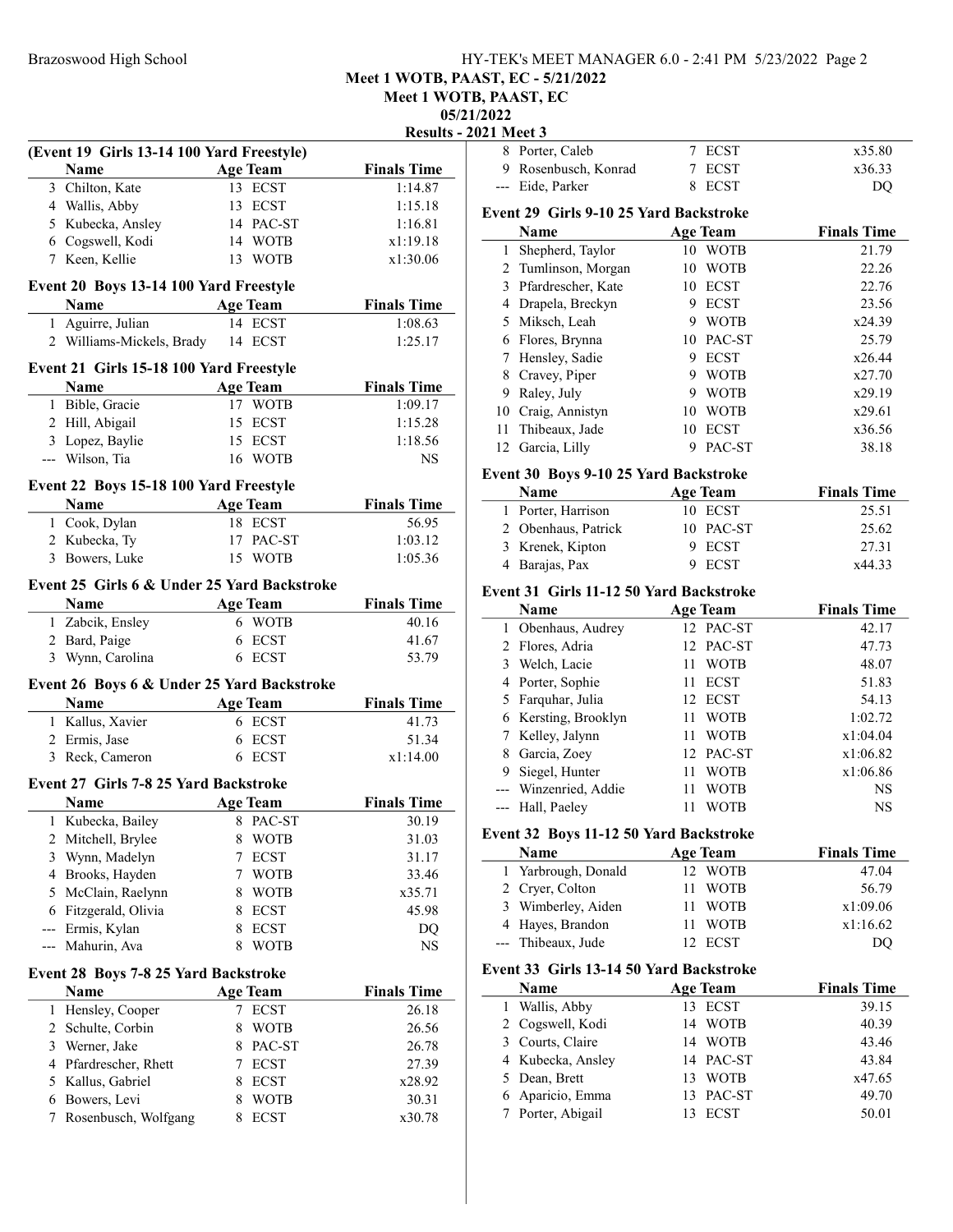## Brazoswood High School HY-TEK's MEET MANAGER 6.0 - 2:41 PM 5/23/2022 Page 3

Meet 1 WOTB, PAAST, EC - 5/21/2022

Meet 1 WOTB, PAAST, EC

05/21/2022

Results - 2021 Meet 3

|                | Event 34 Boys 13-14 50 Yard Backstroke         |          |                            |                    |
|----------------|------------------------------------------------|----------|----------------------------|--------------------|
|                | <b>Age Team</b><br><b>Name</b>                 |          |                            | <b>Finals Time</b> |
|                | 1 Hillman, Andrew                              |          | 13 WOTB                    | 41.08              |
|                |                                                |          |                            |                    |
|                | Event 35 Girls 15-18 50 Yard Backstroke        |          |                            |                    |
|                | <b>Name</b>                                    |          | <b>Age Team</b>            | <b>Finals Time</b> |
|                | 1 Beal, Kendall                                |          | 18 ECST                    | 31.19              |
|                | 2 Dean, Kendall                                |          | 16 WOTB                    | 33.11              |
|                | 3 Wallis, Riley                                |          | 15 ECST                    | 34.65              |
|                | 4 Lopez, Baylie                                |          | 15 ECST                    | x43.63             |
|                | --- Wilson, Tia                                |          | 16 WOTB                    | NS                 |
|                | Event 36 Boys 15-18 50 Yard Backstroke         |          |                            |                    |
|                | Age Team<br><b>Name</b>                        |          |                            | <b>Finals Time</b> |
|                | 1 Farquhar, Tyson                              |          | 15 ECST                    | 44.29              |
|                | Event 39 Girls 8 & Under 25 Yard Breaststroke  |          |                            |                    |
|                | <b>Example 3 Age Team</b><br>Name              |          |                            | <b>Finals Time</b> |
|                | 1 Mitchell, Brylee                             |          | 8 WOTB                     | 41.70              |
|                | --- Aparicio, Alivia                           |          | 8 PAC-ST                   | DQ                 |
|                | Event 40 Boys 8 & Under 25 Yard Breaststroke   |          |                            |                    |
|                | Name                                           |          | <b>Age Team</b>            | <b>Finals Time</b> |
|                | 1 Worden, Rush                                 |          | 7 WOTB                     | 30.42              |
|                | 2 Bowers, Levi                                 |          | 8 WOTB                     | 34.01              |
|                | 3 Kallus, Gabriel                              |          | 8 ECST                     | 40.23              |
|                | 4 Werner, Jake                                 |          | 8 PAC-ST                   | 51.28              |
|                | 5 Aparicio, Binh                               |          | 7 PAC-ST                   | 58.54              |
|                | --- Richards, Oliver                           |          | 8 PAC-ST                   | DQ                 |
|                | --- Rosenbusch, Wolfgang                       |          | 8 ECST                     | DQ                 |
|                | Event 41 Girls 9-10 25 Yard Breaststroke       |          |                            |                    |
|                | Name                                           |          | <b>Age Team</b>            | <b>Finals Time</b> |
|                | 1 Worden, Reagan                               |          | 9 WOTB                     | 26.29              |
|                | 2 Richards, Ellen-Claire                       |          | 10 PAC-ST                  | 29.47              |
|                | 3 Cravey, Piper                                |          | 9 WOTB                     | 31.11              |
|                | 4 Craig, Annistyn                              |          | 10 WOTB                    | x31.48             |
|                | 5 Raley, July                                  |          | 9 WOTB                     | x32.73             |
|                | 6 Vandaveer, Jaina                             |          | 10 WOTB                    | x33.66             |
|                | --- Tumlinson, Morgan                          |          | 10 WOTB                    | DQ                 |
|                | <b>Event 42 Boys 9-10 25 Yard Breaststroke</b> |          |                            |                    |
|                | <b>Name</b>                                    |          | <b>Age Team</b>            | <b>Finals Time</b> |
| 1              | Gregurek, Connor                               |          | 10 WOTB                    | 29.96              |
|                | 2 Kucera, Nicholas                             | 9        | <b>WOTB</b>                | 30.09              |
|                | Event 43 Girls 11-12 50 Yard Breaststroke      |          |                            |                    |
|                | Name                                           |          | <b>Age Team</b>            | <b>Finals Time</b> |
|                |                                                |          |                            |                    |
|                | Richards, Laila                                |          | 12 PAC-ST<br>12 ECST       | 52.92              |
| $\mathbf{1}$   | 2 Koudela, Kinsley                             |          |                            | 53.14              |
|                |                                                |          | PAC-ST                     | 53.71              |
| 3              | Obenhaus, Audrey                               | 12       |                            |                    |
| $\overline{4}$ | Trent, Charlotte                               | 11       | PAC-ST                     | x58.23             |
| 5              | Welch, Lacie                                   | 11       | <b>WOTB</b>                | 1:00.10            |
|                | 6 Kersting, Brooklyn                           | 11       | <b>WOTB</b>                | 1:17.38            |
| $---$          | Tisdale, Lacey<br>Kelley, Jalynn               | 11<br>11 | <b>WOTB</b><br><b>WOTB</b> | DQ<br><b>NS</b>    |

|                                           | Event 44 Boys 11-12 50 Yard Breaststroke        |                             |                    |  |  |  |
|-------------------------------------------|-------------------------------------------------|-----------------------------|--------------------|--|--|--|
|                                           | <b>Name</b>                                     | <b>Age Team</b>             | <b>Finals Time</b> |  |  |  |
|                                           | 1 Yarbrough, Donald                             | 12 WOTB                     | 57.84              |  |  |  |
|                                           | Event 45 Girls 13-14 50 Yard Breaststroke       |                             |                    |  |  |  |
|                                           | Name                                            | <b>Age Team</b>             | <b>Finals Time</b> |  |  |  |
|                                           | 1 Chilton, Kate                                 | 13 ECST                     | 38.45              |  |  |  |
|                                           | 2 Courts, Claire                                | 14 WOTB                     | 44.29              |  |  |  |
|                                           | 3 Dean, Brett                                   | 13 WOTB                     | 48.67              |  |  |  |
|                                           | 4 Aparicio, Emma                                | 13 PAC-ST                   | 49.57              |  |  |  |
|                                           | 5 Tisdale, Zoe                                  | 13 WOTB                     | x1:16.00           |  |  |  |
|                                           | Event 46 Boys 13-14 50 Yard Breaststroke        |                             |                    |  |  |  |
|                                           | Name                                            | <b>Age Team</b>             | <b>Finals Time</b> |  |  |  |
|                                           | 1 Williams-Mickels, Brady                       | 14 ECST                     | 54.31              |  |  |  |
|                                           | Event 47 Girls 15-18 50 Yard Breaststroke       |                             |                    |  |  |  |
|                                           | Name                                            | <b>Age Team</b>             | <b>Finals Time</b> |  |  |  |
|                                           | 1 Wallis, Riley                                 | 15 ECST                     | 34.36              |  |  |  |
|                                           | 2 Bible, Gracie                                 | 17 WOTB                     | 40.28              |  |  |  |
|                                           | <b>Event 48 Boys 15-18 50 Yard Breaststroke</b> |                             |                    |  |  |  |
|                                           | Name                                            | <b>Age Team</b>             | <b>Finals Time</b> |  |  |  |
|                                           | 1 Beal, Kaden                                   | 15 ECST                     | 35.69              |  |  |  |
|                                           |                                                 | 15 WOTB                     |                    |  |  |  |
|                                           | 2 Bowers, Luke                                  |                             | 36.12              |  |  |  |
|                                           | 3 Kubecka, Ty                                   | 17 PAC-ST                   | 36.84              |  |  |  |
|                                           | Event 51 Girls 8 & Under 25 Yard Butterfly      |                             |                    |  |  |  |
|                                           | <b>Name</b>                                     | <b>Age Team</b>             | <b>Finals Time</b> |  |  |  |
|                                           | --- Flores, Caelyn                              | 8 PAC-ST                    | NS                 |  |  |  |
| Event 52 Boys 8 & Under 25 Yard Butterfly |                                                 |                             |                    |  |  |  |
|                                           |                                                 |                             |                    |  |  |  |
|                                           | Name                                            |                             |                    |  |  |  |
|                                           |                                                 | <b>Age Team</b><br>8 PAC-ST | <b>Finals Time</b> |  |  |  |
|                                           | 1 Richards, Oliver                              | 7 ECST                      | 36.06<br>DQ        |  |  |  |
|                                           | --- Rosenbusch, Konrad                          |                             |                    |  |  |  |
|                                           | <b>Event 53 Girls 9-10 25 Yard Butterfly</b>    |                             |                    |  |  |  |
|                                           | Name                                            | <b>Age Team</b>             | <b>Finals Time</b> |  |  |  |
|                                           | 1 Miksch, Leah                                  | 9 WOTB                      | 23.22              |  |  |  |
|                                           | 2 Shepherd, Taylor                              | 10 WOTB                     | 24.59              |  |  |  |
|                                           | 3 Smith, Avery                                  | 10 WOTB                     | x28.44             |  |  |  |
|                                           | Event 55 Girls 11-12 50 Yard Butterfly          |                             |                    |  |  |  |
|                                           | Name                                            | <b>Age Team</b>             | <b>Finals Time</b> |  |  |  |
| ---                                       | Garcia, Zoey                                    | 12 PAC-ST                   | DQ                 |  |  |  |
|                                           | Event 56 Boys 11-12 50 Yard Butterfly           |                             |                    |  |  |  |
|                                           | Name                                            | <b>Age Team</b>             | <b>Finals Time</b> |  |  |  |
| 1                                         | Respondek, Gus                                  | 12 ECST                     | 32.55              |  |  |  |
|                                           | Event 57 Girls 13-14 50 Yard Butterfly          |                             |                    |  |  |  |
|                                           | Name                                            | <b>Age Team</b>             | <b>Finals Time</b> |  |  |  |
| 1                                         | Miksch, Abigail                                 | 13 WOTB                     | 31.37              |  |  |  |
| 2                                         | Nichols, Makena                                 | 13 WOTB                     | 34.85              |  |  |  |
| 3                                         | Wallis, Abby                                    | <b>ECST</b><br>13           | 38.02              |  |  |  |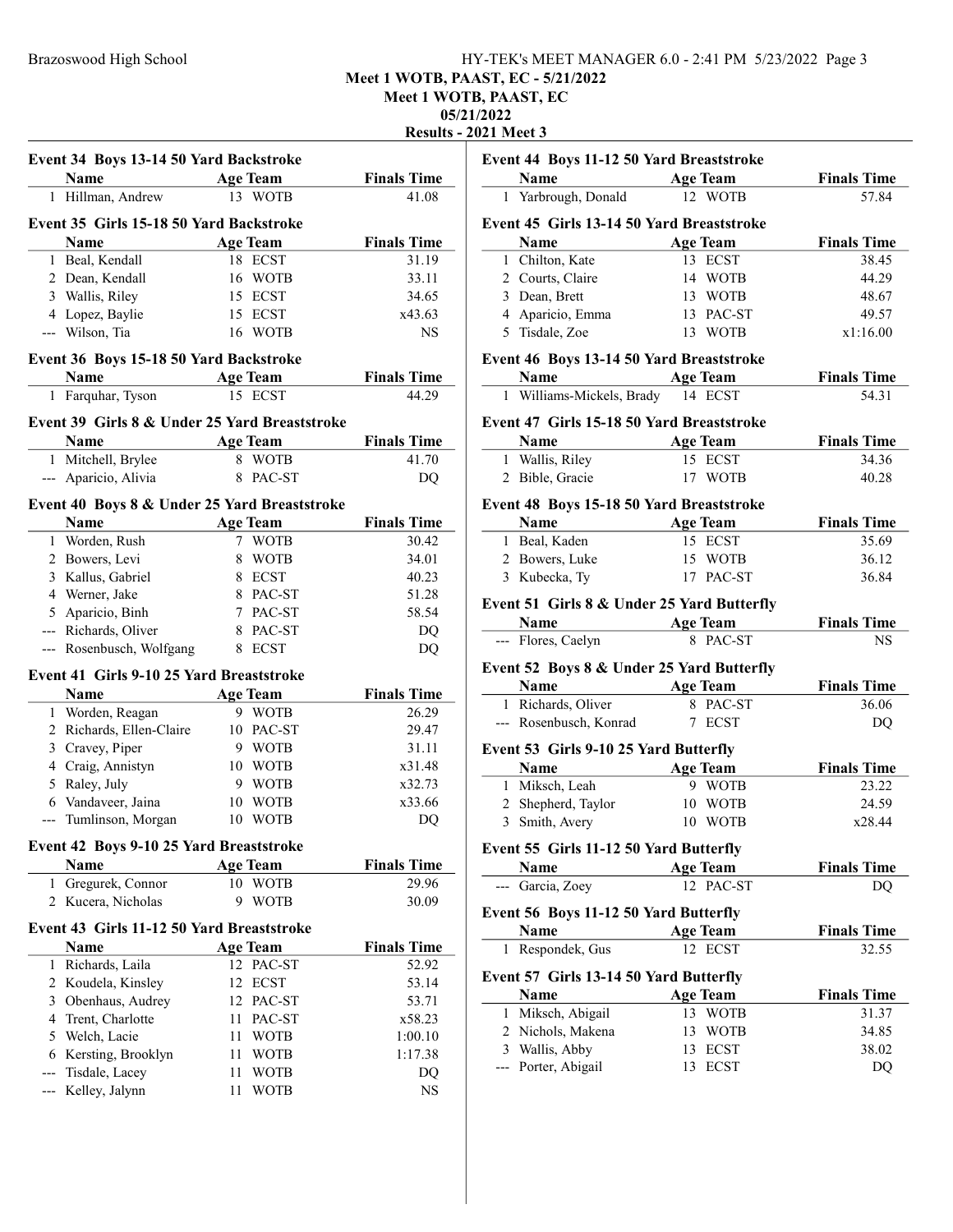### Brazoswood High School High School HY-TEK's MEET MANAGER 6.0 - 2:41 PM 5/23/2022 Page 4

Meet 1 WOTB, PAAST, EC - 5/21/2022

Meet 1 WOTB, PAAST, EC

05/21/2022

Results - 2021 Meet 3

| Event 58 Boys 13-14 50 Yard Butterfly |                                                    |   |                    |                    |  |
|---------------------------------------|----------------------------------------------------|---|--------------------|--------------------|--|
|                                       | Name                                               |   | <b>Age Team</b>    | <b>Finals Time</b> |  |
| 1                                     | Aguirre, Julian                                    |   | 14 ECST            | 34.66              |  |
|                                       | Event 59 Girls 15-18 50 Yard Butterfly             |   |                    |                    |  |
|                                       | <b>Name</b>                                        |   | <b>Age Team</b>    | <b>Finals Time</b> |  |
|                                       | 1 Beal, Kendall                                    |   | 18 ECST            | 30.66              |  |
|                                       |                                                    |   |                    |                    |  |
|                                       | Event 63 Girls 6 & Under 25 Yard Freestyle<br>Name |   | <b>Age Team</b>    | <b>Finals Time</b> |  |
|                                       | 1 Zabcik, Ensley                                   |   | 6 WOTB             | 32.06              |  |
|                                       | 2 Bard, Paige                                      |   | 6 ECST             | 33.44              |  |
|                                       | 3 Patek, Addie                                     |   | 6 PAC-ST           | 39.02              |  |
|                                       | 4 Wynn, Carolina                                   |   | 6 ECST             | 49.93              |  |
|                                       |                                                    |   |                    |                    |  |
|                                       | Event 64 Boys 6 & Under 25 Yard Freestyle          |   |                    |                    |  |
|                                       | <b>Name</b>                                        |   | <b>Age Team</b>    | <b>Finals Time</b> |  |
|                                       | 1 Kubecka, Clint                                   |   | 6 PAC-ST           | 30.30              |  |
|                                       | 2 Kallus, Xavier                                   |   | 6 ECST             | 30.60              |  |
|                                       | 3 Ermis, Jase                                      |   | 6 ECST             | 38.79              |  |
|                                       | 4 Shepherd, Peyton                                 |   | 6 WOTB             | 50.40              |  |
|                                       | 5 Reck, Cameron                                    |   | 6 ECST             | x50.97             |  |
|                                       | Event 65 Girls 7-8 25 Yard Freestyle               |   |                    |                    |  |
|                                       | Name                                               |   | <b>Age Team</b>    | <b>Finals Time</b> |  |
|                                       | 1 Flores, Caelyn                                   |   | 8 PAC-ST           | 21.51              |  |
|                                       | 2 Kubecka, Bailey                                  |   | 8 PAC-ST           | 22.30              |  |
|                                       | 3 Mitchell, Brylee                                 |   | 8 WOTB             | 22.88              |  |
|                                       | 4 Aparicio, Alivia                                 |   | 8 PAC-ST           | x24.48             |  |
|                                       | 5 Aparicio, Isabelle                               |   | 8 PAC-ST           | x24.61             |  |
|                                       | 6 Wynn, Madelyn                                    |   | 7 ECST             | 24.92              |  |
|                                       | 7 Brooks, Hayden                                   |   | 7 WOTB             | 30.09              |  |
|                                       | 8 Garcia, Aimelee                                  |   | 7 WOTB             | x32.85             |  |
|                                       | 9 McClain, Raelynn                                 |   | 8 WOTB             | x33.34             |  |
|                                       | 10 Ermis, Kylan                                    |   | 8 ECST             | 33.75              |  |
|                                       | 11 Mahurin, Ava                                    |   | 8 WOTB             | x33.99             |  |
|                                       | 12 Fitzgerald, Olivia                              |   | 8 ECST             | x40.40             |  |
|                                       | 13 Tanner, Kynlee<br>--- Morones, Madelyn          |   | 8 PAC-ST           | x1:05.78           |  |
|                                       |                                                    |   | 8 PAC-ST           | DQ                 |  |
|                                       | Event 66 Boys 7-8 25 Yard Freestyle                |   |                    |                    |  |
|                                       | Name                                               |   | <b>Age Team</b>    | <b>Finals Time</b> |  |
| $\mathbf{1}$                          | Worden, Rush                                       | 7 | <b>WOTB</b>        | 20.59              |  |
| 2                                     | Schulte, Corbin                                    | 8 | <b>WOTB</b>        | 20.66              |  |
| 3                                     | Hensley, Cooper                                    | 7 | <b>ECST</b>        | 22.73              |  |
|                                       | 4 Bowers, Levi                                     |   | 8 WOTB             | x24.22             |  |
|                                       | 5 Werner, Jake                                     | 8 | PAC-ST             | 24.32              |  |
|                                       | 6 Pfardrescher, Rhett                              | 7 | <b>ECST</b>        | 26.22              |  |
| 7                                     | Richards, Oliver                                   | 8 | PAC-ST             | 28.73              |  |
| 8                                     | Porter, Caleb                                      | 7 | <b>ECST</b>        | x28.92             |  |
| 9                                     | Eide, Parker                                       | 8 | <b>ECST</b>        | x29.07             |  |
| 10                                    | Jacoby, Lane<br>Aparicio, Binh                     | 7 | 8 PAC-ST<br>PAC-ST | x29.80<br>x31.23   |  |
|                                       |                                                    |   |                    |                    |  |
| 11<br>12                              | Rosenbusch, Konrad                                 | 7 | <b>ECST</b>        | x42.20             |  |

| Event 67 Girls 9-10 25 Yard Freestyle |                        |    |                 |                    |  |
|---------------------------------------|------------------------|----|-----------------|--------------------|--|
|                                       | Name                   |    | <b>Age Team</b> | <b>Finals Time</b> |  |
| 1                                     | Tumlinson, Morgan      |    | 10 WOTB         | 18.59              |  |
| 2                                     | Shepherd, Taylor       | 10 | <b>WOTB</b>     | 18.81              |  |
| 3                                     | Mahurin, Jane          | 10 | <b>WOTB</b>     | x18.97             |  |
| 4                                     | Miksch, Leah           | 9  | <b>WOTB</b>     | x20.12             |  |
| 5                                     | Pfardrescher, Kate     | 10 | <b>ECST</b>     | 20.72              |  |
| 6                                     | Smith, Avery           | 10 | WOTB            | x20.95             |  |
| 7                                     | Drapela, Breckyn       | 9  | <b>ECST</b>     | 21.43              |  |
| 8                                     | Richards, Ellen-Claire | 10 | PAC-ST          | 21.59              |  |
| 9                                     | Hensley, Sadie         | 9  | <b>ECST</b>     | x23.25             |  |
| 10                                    | Flores, Brynna         | 10 | PAC-ST          | 24.45              |  |
| 11                                    | Glidden, Averie        | 10 | <b>WOTB</b>     | x25.14             |  |
| 12                                    | Cravey, Piper          | 9  | <b>WOTB</b>     | x26.42             |  |
| 13                                    | Raley, July            | 9  | <b>WOTB</b>     | x30.53             |  |
| 14                                    | Wimberley, Alex        | 9  | <b>WOTB</b>     | x30.62             |  |
| 15                                    | Thibeaux, Jade         | 10 | <b>ECST</b>     | x31.04             |  |
| 16                                    | Neal, Maddie           | 9  | <b>WOTB</b>     | x32.98             |  |
| 17                                    | Jackson, Adilyn        | 9  | <b>WOTB</b>     | x33.94             |  |
| 18                                    | Sandoval, Adley        | 9  | PAC-ST          | x36.93             |  |
| 19                                    | Morones, Analisa       | 10 | PAC-ST          | x39.34             |  |
| 20                                    | Vandaveer, Jaina       | 10 | WOTB            | x41.17             |  |
| 21                                    | Garcia, Lilly          | 9  | PAC-ST          | x41.79             |  |
|                                       |                        |    |                 |                    |  |

## Event 68 Boys 9-10 25 Yard Freestyle

| Name                | <b>Age Team</b> | <b>Finals Time</b> |
|---------------------|-----------------|--------------------|
| 1 Kucera, Nicholas  | <b>WOTB</b>     | 17.17              |
| 2 Obenhaus, Patrick | 10 PAC-ST       | 19.55              |
| 3 Gregurek, Connor  | WOTB<br>10      | 21.60              |
| 4 Porter, Harrison  | 10 ECST         | 21.67              |
| 5 Krenek, Kipton    | <b>ECST</b>     | 22.87              |
| 6 Jay, Ashton       | WOTB<br>10      | x24.78             |
| 7 Ramirez, Elijah   | <b>WOTB</b>     | x28.87             |
| Barajas, Pax<br>8   | <b>ECST</b>     | x29.27             |
| Vera, Josh          | WOTB            | x31.03             |

## Event 69 Girls 11-12 50 Yard Freestyle

|                               | Name                                  | <b>Age Team</b>   | <b>Finals Time</b> |  |  |  |  |
|-------------------------------|---------------------------------------|-------------------|--------------------|--|--|--|--|
| 1                             | Obenhaus, Audrey                      | PAC-ST<br>12.     | 36.20              |  |  |  |  |
| $\mathfrak{D}_{\mathfrak{p}}$ | Flores, Adria                         | PAC-ST<br>12      | 36.31              |  |  |  |  |
| 3                             | Richards, Laila                       | PAC-ST<br>12      | x38.69             |  |  |  |  |
| 4                             | Koudela, Kinsley                      | <b>ECST</b><br>12 | 39.02              |  |  |  |  |
| 5                             | Welch, Lacie                          | WOTB<br>11        | 40.71              |  |  |  |  |
| 6                             | Porter, Sophie                        | <b>ECST</b><br>11 | 45.82              |  |  |  |  |
| 7                             | Trent, Charlotte                      | PAC-ST<br>11      | x46.82             |  |  |  |  |
| 8                             | Hall, Paeley                          | <b>WOTB</b><br>11 | 47.03              |  |  |  |  |
| 9                             | Farquhar, Julia                       | <b>ECST</b><br>12 | x48.65             |  |  |  |  |
| 10                            | Kelley, Jalynn                        | WOTB<br>11        | x50.34             |  |  |  |  |
| 11                            | Kersting, Brooklyn                    | WOTB<br>11        | x54.64             |  |  |  |  |
| 12                            | Garcia, Zoey                          | PAC-ST<br>12      | x1:02.06           |  |  |  |  |
|                               | Siegel, Hunter                        | WOTB<br>11        | NS                 |  |  |  |  |
|                               | Winzenried, Addie                     | WOTB<br>11        | NS                 |  |  |  |  |
|                               | Event 70 Boys 11-12 50 Yard Freestyle |                   |                    |  |  |  |  |
|                               | Name                                  | <b>Age Team</b>   | <b>Finals Time</b> |  |  |  |  |
|                               | Respondek, Gus                        | ECST<br>12        | 29.98              |  |  |  |  |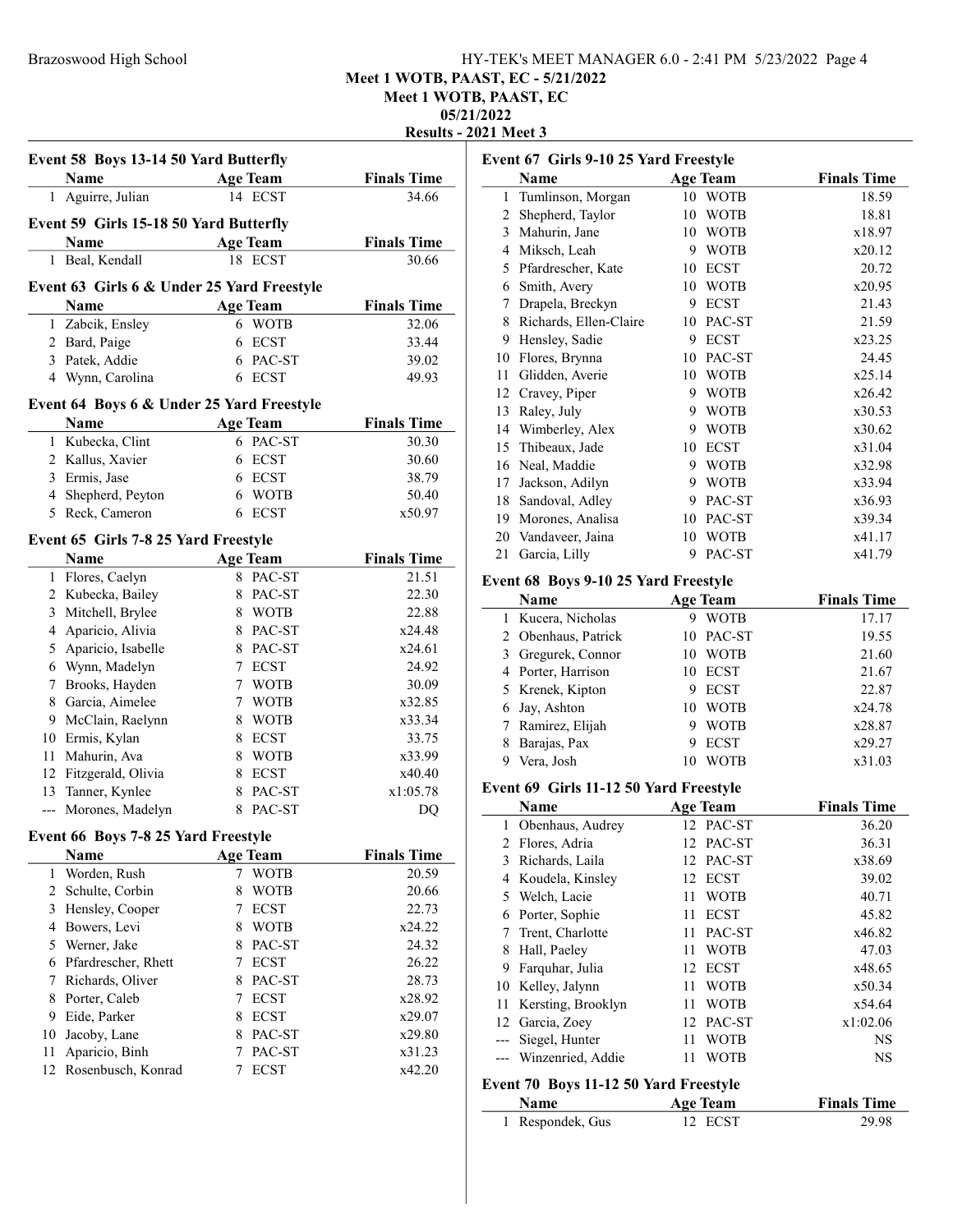#### Brazoswood High School High School HY-TEK's MEET MANAGER 6.0 - 2:41 PM 5/23/2022 Page 5

Meet 1 WOTB, PAAST, EC - 5/21/2022

Meet 1 WOTB, PAAST, EC

## 05/21/2022

Results - 2021 Meet 3

|                                         |                                        |    |                 | $Results - 2$      |  |  |
|-----------------------------------------|----------------------------------------|----|-----------------|--------------------|--|--|
| (Event 70 Boys 11-12 50 Yard Freestyle) |                                        |    |                 |                    |  |  |
|                                         | <b>Name</b>                            |    | <b>Age Team</b> | <b>Finals Time</b> |  |  |
| 2                                       | Miksch, Drew                           | 11 | <b>WOTB</b>     | 41.70              |  |  |
| 3                                       | Cryer, Colton                          | 11 | <b>WOTB</b>     | 43.84              |  |  |
| $\overline{4}$                          | Yarbrough, Donald                      | 12 | <b>WOTB</b>     | x46.87             |  |  |
| 5                                       | Shepherd, Lane                         | 12 | <b>WOTB</b>     | x51.73             |  |  |
| 6                                       | Blake Jr., JJ                          | 11 | <b>WOTB</b>     | x54.45             |  |  |
| 7                                       | Thibeaux, Jude                         | 12 | <b>ECST</b>     | 54.57              |  |  |
| 8                                       | Wimberley, Aiden                       | 11 | <b>WOTB</b>     | x1:04.22           |  |  |
| 9                                       | Hayes, Brandon                         | 11 | <b>WOTB</b>     | x1:04.66           |  |  |
| $---$                                   | Stabler, Eli                           | 11 | <b>WOTB</b>     | DQ                 |  |  |
| $---$                                   | Ramirez, Noah                          | 11 | <b>WOTB</b>     | <b>NS</b>          |  |  |
|                                         | Event 71 Girls 13-14 50 Yard Freestyle |    |                 |                    |  |  |
|                                         | <b>Name</b>                            |    | <b>Age Team</b> | <b>Finals Time</b> |  |  |
| $\mathbf{1}$                            | Miksch, Abigail                        |    | 13 WOTB         | 28.89              |  |  |
| $\overline{2}$                          | Nichols, Makena                        |    | 13 WOTB         | 30.82              |  |  |
| 3                                       | Kubecka, Ansley                        |    | 14 PAC-ST       | 33.17              |  |  |
| $\overline{4}$                          | Cogswell, Kodi                         |    | 14 WOTB         | x35.29             |  |  |
|                                         | 5 Courts, Claire                       | 14 | <b>WOTB</b>     | x37.59             |  |  |
|                                         | 6 Keen, Kellie                         | 13 | <b>WOTB</b>     | x37.79             |  |  |
| 7                                       | Dean, Brett                            | 13 | <b>WOTB</b>     | x38.69             |  |  |
| 8                                       | Aparicio, Emma                         |    | 13 PAC-ST       | 39.56              |  |  |
| 9                                       | Porter, Abigail                        | 13 | <b>ECST</b>     | 46.73              |  |  |
| 10                                      | Tisdale, Zoe                           | 13 | <b>WOTB</b>     | x49.62             |  |  |
|                                         | Event 72 Boys 13-14 50 Yard Freestyle  |    |                 |                    |  |  |
|                                         | <b>Name</b>                            |    | <b>Age Team</b> | <b>Finals Time</b> |  |  |
| 1                                       | Aguirre, Julian                        |    | 14 ECST         | 29.54              |  |  |
| 2                                       | Hillman, Andrew                        | 13 | <b>WOTB</b>     | 33.28              |  |  |
| 3                                       | Williams-Mickels, Brady                |    | 14 ECST         | 36.76              |  |  |
|                                         | Event 73 Girls 15-18 50 Yard Freestyle |    |                 |                    |  |  |
|                                         | Name                                   |    | <b>Age Team</b> | <b>Finals Time</b> |  |  |
| 1                                       | Wallis, Rilev                          |    | 15 ECST         | 28.25              |  |  |

|   | <b>Name</b>                           |    | Age Team        | <b>Finals Time</b> |  |  |  |
|---|---------------------------------------|----|-----------------|--------------------|--|--|--|
| 1 | Wallis, Riley                         |    | 15 ECST         | 28.25              |  |  |  |
| 2 | Beal, Kendall                         | 18 | <b>ECST</b>     | 28.67              |  |  |  |
| 3 | Dean, Kendall                         |    | 16 WOTB         | 29.71              |  |  |  |
| 4 | Bible, Gracie                         | 17 | <b>WOTB</b>     | 30.54              |  |  |  |
| 5 | Hill, Abigail                         |    | 15 ECST         | x33.19             |  |  |  |
| 6 | Lopez, Baylie                         |    | 15 ECST         | x35.29             |  |  |  |
|   | --- Wilson, Tia                       | 16 | WOTB            | NS                 |  |  |  |
|   | Event 74 Boys 15-18 50 Yard Freestyle |    |                 |                    |  |  |  |
|   | Name                                  |    | <b>Age Team</b> | <b>Finals Time</b> |  |  |  |
| 1 | Cook, Dylan                           | 18 | ECST            | 25.31              |  |  |  |
| 2 | Beal, Kaden                           |    | 15 ECST         | 27.01              |  |  |  |
| 3 | Kubecka, Ty                           | 17 | PAC-ST          | 28.16              |  |  |  |
| 4 | Farquhar, Tyson                       | 15 | <b>ECST</b>     | x35.64             |  |  |  |

## Event 79 Girls 9-10 100 Yard IM

| <b>Name</b>                            | Age Team | <b>Finals Time</b> |
|----------------------------------------|----------|--------------------|
| 1 Worden, Reagan                       | 9 WOTB   | 1:40.59            |
| <b>Event 82 Boys 11-12 100 Yard IM</b> |          |                    |

## Name Age Team Finals Time<br>Respondek, Gus 12 ECST 1:31.06 1 Respondek, Gus

|              | <b>Event 83 Girls 13-14 100 Yard IM</b>                          |  |                                             |                               |  |  |  |  |
|--------------|------------------------------------------------------------------|--|---------------------------------------------|-------------------------------|--|--|--|--|
|              | Name<br><b>Age Team</b>                                          |  |                                             | <b>Finals Time</b>            |  |  |  |  |
|              | 1 Chilton, Kate                                                  |  | 13 ECST                                     | 1:23.23                       |  |  |  |  |
|              | --- Keen, Kellie                                                 |  | 13 WOTB                                     | DQ                            |  |  |  |  |
|              |                                                                  |  |                                             |                               |  |  |  |  |
|              | <b>Event 84 Boys 13-14 100 Yard IM</b>                           |  |                                             |                               |  |  |  |  |
|              | Name                                                             |  | <b>Age Team</b>                             | <b>Finals Time</b>            |  |  |  |  |
|              | 1 Hillman, Andrew                                                |  | 13 WOTB                                     | 1:36.93                       |  |  |  |  |
|              | Event 86 Boys 15-18 100 Yard IM                                  |  |                                             |                               |  |  |  |  |
|              | Name                                                             |  | <b>Age Team</b>                             | <b>Finals Time</b>            |  |  |  |  |
|              | 1 Beal, Kaden                                                    |  | 15 ECST                                     | 1:13.35                       |  |  |  |  |
|              | Event 89 Girls 9-10 100 Yard Freestyle                           |  |                                             |                               |  |  |  |  |
|              | <b>Age Team</b><br>Name                                          |  |                                             | <b>Finals Time</b>            |  |  |  |  |
|              | 1 Mahurin, Jane                                                  |  | 10 WOTB                                     | 1:41.35                       |  |  |  |  |
|              | 2 Neal, Maddie                                                   |  | 9 WOTB                                      | 2:51.12                       |  |  |  |  |
|              |                                                                  |  |                                             |                               |  |  |  |  |
|              | Event 90 Boys 9-10 100 Yard Freestyle                            |  |                                             |                               |  |  |  |  |
|              | Name Age Team                                                    |  | 9 WOTB                                      | <b>Finals Time</b><br>1:33.58 |  |  |  |  |
|              | 1 Kucera, Nicholas                                               |  |                                             |                               |  |  |  |  |
|              | Event 95 Girls 15-18 200 Yard Freestyle                          |  |                                             |                               |  |  |  |  |
|              | <b>Name</b>                                                      |  | <b>Age Team</b>                             | <b>Finals Time</b>            |  |  |  |  |
|              | 1 Dean, Kendall                                                  |  | 16 WOTB                                     | 2:31.03                       |  |  |  |  |
|              | --- Hill, Abigail                                                |  | 15 ECST                                     | NS.                           |  |  |  |  |
|              | Event 96 Boys 15-18 200 Yard Freestyle                           |  |                                             |                               |  |  |  |  |
|              | <b>Name</b>                                                      |  | <b>Age Team</b>                             | <b>Finals Time</b>            |  |  |  |  |
|              | 1 Cook, Dylan                                                    |  | 18 ECST                                     | 2:18.67                       |  |  |  |  |
|              | 2 Bowers, Luke                                                   |  | 15 WOTB                                     | 2:36.78                       |  |  |  |  |
|              |                                                                  |  |                                             |                               |  |  |  |  |
|              | Event 99 Girls 8 & Under 100 Yard Freestyle Relay<br><b>Team</b> |  |                                             | <b>Finals Time</b>            |  |  |  |  |
| $\mathbf{1}$ | PAC-ST                                                           |  | A                                           | 1:40.75                       |  |  |  |  |
|              | 1) Aparicio, Isabelle 8                                          |  | 2) Aparicio, Alivia 8                       |                               |  |  |  |  |
|              | 3) Kubecka, Bailey 8                                             |  | 4) Flores, Caelyn 8                         |                               |  |  |  |  |
|              | 2 WOTB                                                           |  | A                                           | 2:07.80                       |  |  |  |  |
|              | 1) McClain, Raelynn 8                                            |  | 2) Garcia, Aimelee 7                        |                               |  |  |  |  |
|              | 3) Brooks, Hayden 7                                              |  | 4) Mitchell, Brylee 8                       |                               |  |  |  |  |
|              | 3 ECST                                                           |  | A                                           | 2:38.56                       |  |  |  |  |
|              | 1) Wynn, Madelyn 7                                               |  | 2) Fitzgerald, Olivia 8                     |                               |  |  |  |  |
|              | 3) Wynn, Carolina 6                                              |  | 4) Bard, Paige 6                            |                               |  |  |  |  |
|              |                                                                  |  |                                             |                               |  |  |  |  |
|              | Event 100 Boys 8 & Under 100 Yard Freestyle Relay<br>Team        |  | Relay                                       | <b>Finals Time</b>            |  |  |  |  |
| 1            | <b>ECST</b>                                                      |  | Α                                           | 1:39.66                       |  |  |  |  |
|              |                                                                  |  |                                             |                               |  |  |  |  |
|              | 1) Rosenbusch, Wolfgang 8<br>3) Pfardrescher, Rhett 7            |  | 2) Kallus, Gabriel 8<br>4) Kallus, Xavier 6 |                               |  |  |  |  |
|              | 2 WOTB                                                           |  | Α                                           | 2:03.48                       |  |  |  |  |
|              | 1) Schulte, Corbin 8                                             |  | 2) Shepherd, Peyton 6                       |                               |  |  |  |  |
|              | 3) Bowers, Levi 8                                                |  | 4) Worden, Rush 7                           |                               |  |  |  |  |
| 3            | <b>ECST</b>                                                      |  | В                                           | x2:39.65                      |  |  |  |  |
|              | 1) Hensley, Cooper 7                                             |  | 2) Porter, Caleb 7                          |                               |  |  |  |  |
|              | 3) Rosenbusch, Konrad 7                                          |  | 4) Reck, Cameron 6                          |                               |  |  |  |  |
|              |                                                                  |  |                                             |                               |  |  |  |  |